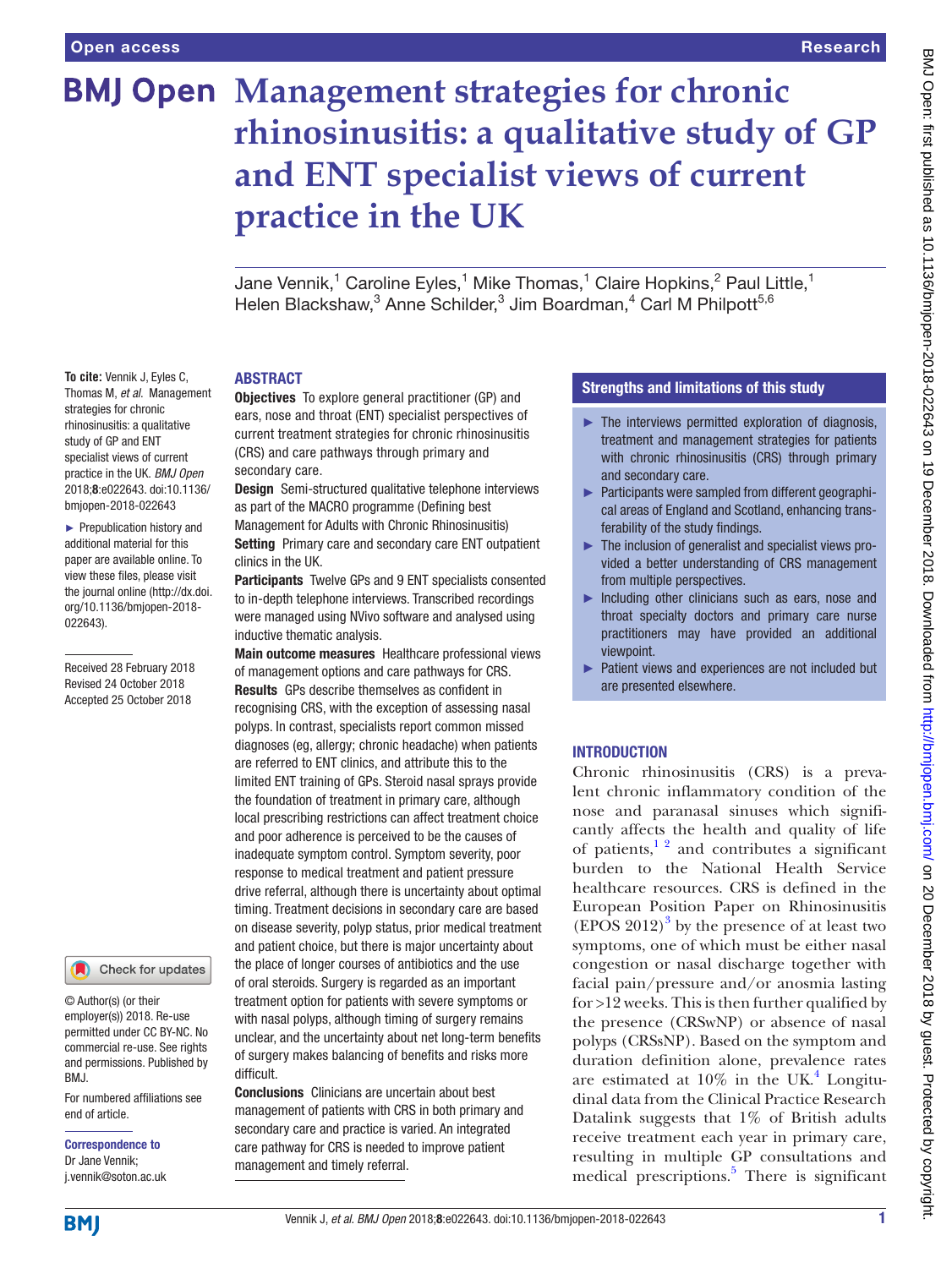onward referral to specialist ears, nose and throat (ENT) services leading to 120000 outpatient appointments and 40000 sinus operations annually in England and Wales.<sup>[6](#page-7-4)</sup>

To date, there are no National Institute for Health and Care Excellence (NICE) guidelines for managing patients with CRS. International<sup>[7](#page-7-5)</sup> and European (EPOS) guidelines<sup>[3](#page-7-1)</sup> are present, however, awareness and uptake in UK practice is unclear. Commissioning guidelines<sup>[8](#page-7-6)</sup> for management of rhinosinusitis were developed in collaboration with the Royal College Of Surgeons England and NICE, but local compliance with guidelines is variable and access to specialist care is restricted in some areas. Intranasal corticosteroids (INCS) and nasal irrigation are strongly recommended based on high-quality evidence, $9-11$  however there are uncertainties about uptake and compliance in primary care. Most consultations with general practitioners (GPs) for acute or chronic rhinosinusitis result in an antibiotic prescription despite insufficient evidence for routine use.[12](#page-7-8) Uncertainties in secondary care result in a fivefold variation in surgical rates around the  $UK<sup>6</sup>$  $UK<sup>6</sup>$  $UK<sup>6</sup>$  and there is conflicting evidence for the use of long-term antibiotics.<sup>[13](#page-7-9)</sup>

The views and experiences of healthcare professionals involved in the CRS patient pathway have yet to be investigated in depth. As yet, no studies have explored GP practice variation in terms of knowledge of the guidelines, treatment decisions and referral criteria, and there is limited understanding of ENT specialist views and experiences of treating patients with CRS.

The MACRO programme (Defining best Management for Adults with Chronic Rhinosinusitis) [14](#page-7-10) is the National Institute for Health Research (NIHR) funded programme of research designed to establish best practice for CRS management in adults across primary and secondary care. This paper reports a qualitative interview study, conducted as part of the MACRO programme, exploring GP and ENT specialist views of current treatment strategies and care pathways for patients with CRS through primary and secondary care.

# **METHODS**

## **Design**

A qualitative interview study was conducted with a purposeful sample of GPs and ENT specialists between January and April 2017.

## Participants and procedures

GPs were approached through the NIHR Clinical Research Network in regions of Wessex, Eastern and South East England. Fifteen interested GPs with experience of treating patients with CRS responded to the study team and were purposefully sampled for a range of characteristics including gender, GP experience, practice location and practice population demographics.

ENT specialists with experience of treating patients with CRS were recruited through an email to the membership of ENT-UK (the professional body representing ENT

surgeons). Thirty-one ENT specialists from England and Scotland expressed an interest in participating and were purposefully sampled for a range of demographics (location, time in practice) and ENT subspecialty interest (including generalists and rhinologists).

## **Interviews**

A trained interviewer (JV) conducted semi-structured telephone interviews with participants each lasting approximately 25–55min. JV (female) is a postdoctoral research fellow for the MACRO programme, trained in qualitative research methods and with previous experience of ENT and primary care research, who was not previously known to the interview participants. Telephone interviews were employed to allow inclusion of participants from a wide geographical area. Each participant gave verbal consent prior to commencing the interview. An interview guide (see online [supplementary appendix 1\)](https://dx.doi.org/10.1136/bmjopen-2018-022643) was developed through collaboration and input from the wider MACRO research team, and subsequently piloted with an ENT specialist and minor modifications made to reflect any issues that arose. The guide was used to direct but not constrain the interviews and was sufficiently flexible to allow exploration of unexpected topics and themes. Field notes were used to facilitate interpretation and contextualisation of the interviews.

GPs and ENT specialists were asked open-ended questions about their views of the diagnosis and management of CRS, knowledge and implementation of CRS guidelines, perceptions of the evidence base and experiences of practical decision-making in the management of patients with CRS. The interviews were audio-recorded and transcribed verbatim in preparation for analysis. Our epistemological position is one of subtle realism, and a pragmatic approach was adopted in this study.

## Analysis

Inductive thematic analysis $15$  was used to analyse the interview transcripts, using NVIVO 11 to facilitate data management. Each participant group (GPs and ENT surgeons) were analysed independently. Each analysis commenced with familiarisation and immersion in the data itself, leading to identification of initial patterns and themes within the data set. Descriptive codes were then used to label sections of the data. A number of transcripts were coded by more than one researcher (JV and CE). which brings multiple perspectives to the analysis and provides an opportunity to discuss coding decisions at an early stage. Codes were then developed and refined as analysis progressed, and where uncertainties arose, team discussions facilitated agreement and adjustment. These codes were then linked together, grouped, refined and re-labelled resulting in a set of themes and subthemes for each participant group. Following an iterative process of comparing and contrasting the two datasets, a set of overarching themes and subthemes were developed which systematically and thoroughly explained the data. Data collection and analysis took place concurrently, and interviews continued until data saturation was achieved.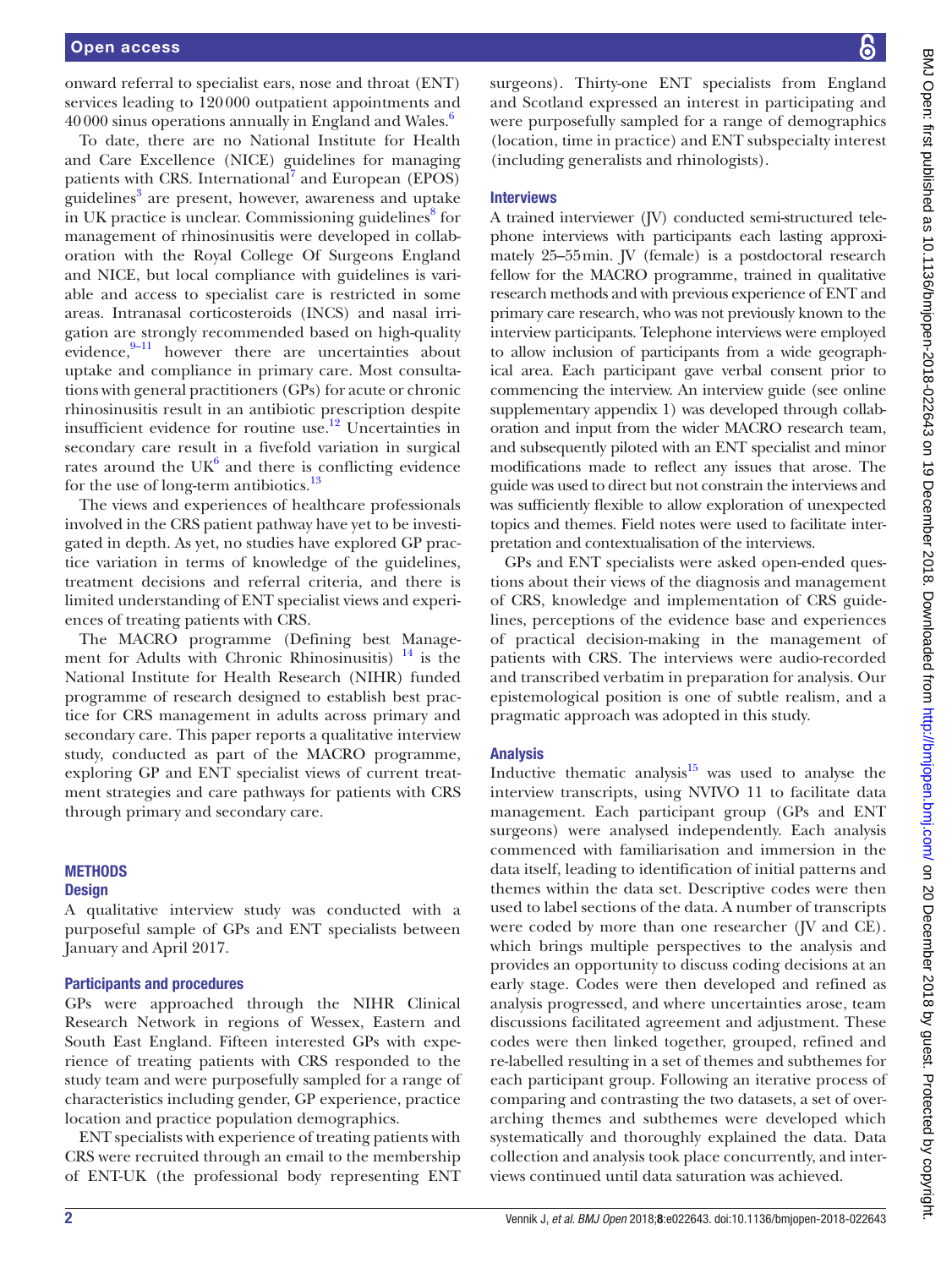| Table 1<br>Participant characteristics                                                         |                    |
|------------------------------------------------------------------------------------------------|--------------------|
| <b>GP</b> characteristics                                                                      | $n = 12$           |
| Years in general practice (median, range)                                                      | $20(2-29)$         |
| Male                                                                                           | 8                  |
| Practice list size mean (range)                                                                | 9967 (4758-18 571) |
| Practice deprivation decile (where 1 is most deprived,<br>10 is least deprived) median (range) | $9(3-10)$          |
| Practice location                                                                              |                    |
| Rural town and fringe                                                                          | 4                  |
| Rural village and dispersed                                                                    | 1                  |
| Urban city and town                                                                            | 4                  |
| Urban major conurbation                                                                        | 3                  |
| <b>ENT specialist characteristics</b>                                                          | $n=9$              |
| Time (years) on specialist register (otolaryngology)<br>(median, range)                        | $19(8-21)$         |
| Male                                                                                           | 8                  |
| Subspecialisation                                                                              |                    |
| General ENT surgeon                                                                            | 3                  |
| Special interest in rhinology                                                                  | $\overline{4}$     |
| Consultant rhinologist                                                                         | 2                  |
| Location                                                                                       |                    |
| Yorkshire and Humberside                                                                       | 1                  |
| <b>Midlands</b>                                                                                | 1                  |
| London                                                                                         | 1                  |
| South East                                                                                     | $\overline{4}$     |
| Scotland                                                                                       | 2                  |

ENT, ears, nose and throat.

## Patient involvement

A patient contributor (JB) from the MACRO programme management group provided input into the design of the study from the patient perspective, and contributed to the development of the interview topic guide.

## **RESULTS**

#### **Participants**

A total of 12 GPs participated in the study. Eight (76%) were male with median duration in general practice of 20 years (range 2–29). Included GPs were from rural and urban practices, from areas of differing social deprivation. Nine ENT specialists including general ENT surgeons and rhinologists also took part in a research interview; eight were male with a median time on the specialist register of 19 years (range 8–21). Full details are presented in table 1.

## Themes

Thematic analysis identified four main themes relating to the management of patients with CRS ([table](#page-2-0) 2). Quotations are presented to illustrate the themes and subthemes, with details of the participants presented in parentheses.

<span id="page-2-0"></span>

| <b>Table 2</b> Themes and subthemes |                                                                                                                        |  |
|-------------------------------------|------------------------------------------------------------------------------------------------------------------------|--|
| Theme                               | <b>Subtheme</b>                                                                                                        |  |
| 1. Diagnostic uncertainties         | Reaching a diagnosis<br>Distinguishing between subgroups                                                               |  |
| 2. Selecting best management        | $\blacktriangleright$ Treatment decisions<br>Initiation treatment in primary care<br>Further medical treatment options |  |
| 3. Decision-making for surgery      | Implementing quidelines<br>Value of sinus surgery<br>Joint decision-making                                             |  |
| 4. Transition of care               | $\blacktriangleright$ Factors affecting referral<br>Quality of referral                                                |  |

# Theme 1: diagnostic uncertainties Reaching a diagnosis

GPs describe themselves as confident in recognising CRS, making a diagnosis based on patient-reported history of symptoms and impact on quality of life, together with a basic physical examination of the nose. Duration of symptoms was described as an important diagnostic factor, although there is some uncertainty in primary care about the definition of chronicity.

Then I guess really the diagnosis comes down to the time course more than anything. Assuming that that cluster of symptoms is present, it comes down to the time course. (GP 04)

On the contrary, ENT specialists describe primary care diagnosis of CRS as of variable quality and precision, with many patients presenting at ENT clinics with a misdiagnosis.

So I think, therefore, their diagnostic ability for ENT conditions, broadly, and rhinosinusitis in particular, can be very poor. (ENT 01)

Uncertainties can arise when symptoms overlap with other conditions, such as chronic headaches and allergic rhinitis, which can lead to patients receiving ineffective treatments.

We see lots of patients who are referred with 'recurrent sinus infections' where their main presenting symptom may be facial pain or headache, and most of those patients, in my experience, with those symptoms, don't have rhinosinusitis. (ENT 02)

ENT specialists also describe a diagnostic challenge where there is a dissociation between patient symptom history and clinical findings.

There's a well-defined group of patients who have symptoms which are on history virtually indistinguishable from CRS who actually have nothing on nasal endoscopy, in other words completely normal nasal endoscopy, and when the CT scan comes back that's completely normal as well. (ENT 05)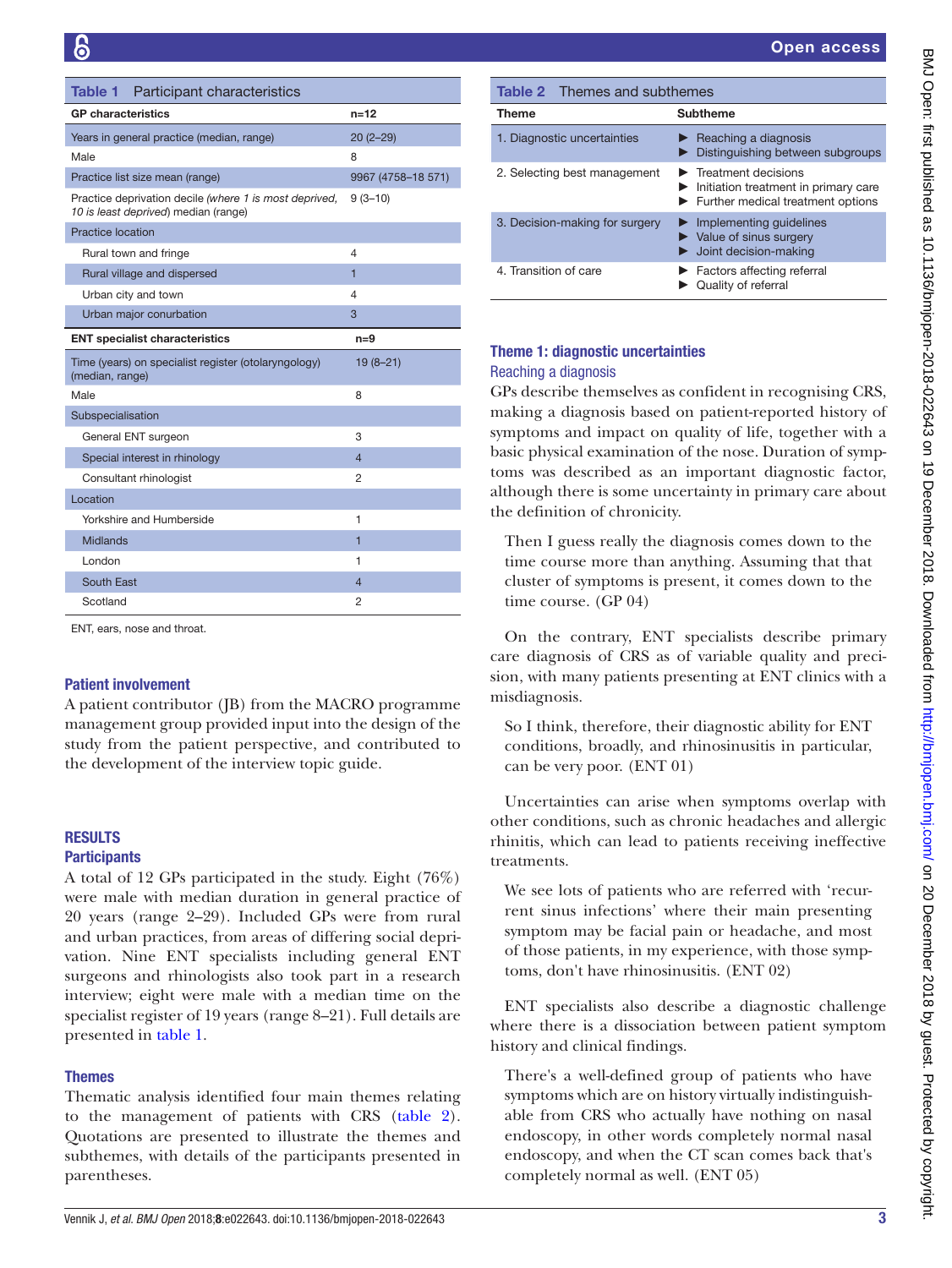## Open access

## Distinguishing between subgroups

GPs report some difficulties in diagnosing patients with nasal polyps unless polyps are visible in the nasal cavity, due to the lack of diagnostic equipment in primary care.

Yes, with polyps, on the outset, if we have a patient with these symptoms, to sort of diagnose polyps is very difficult for us unless they've got a previous diagnosis. (GP 08)

In contrast, ENT specialists report the diagnosis of CRS without nasal polyps to be more challenging particularly when there is an absence of clinical findings on examination.

The diagnosis of chronic rhinosinusitis without nasal polyps is really, really difficult. As I say, some of them will actually have pus dripping from their sinus into the nose, and that's very easy, but the majority of them don't have that at all. (ENT 08)

## Theme 2: selecting best management

## Treatment decisions

GPs report using local guidelines, journal articles, online learning modules and GP educational sessions to keep up to date with current practices. However, GP update courses are described as often too general and cover a broad range of topics. Events provided by the local ENT department were described as extremely useful but were infrequent.

I tend to do a lot of online stuff, so I'll look at BMJ or RCGP learning. Sometimes, we get local events. We've not had a local ENT event recently, but we do get local consultants or specialist nurses, sometimes, come out and give us updates and guidelines. (GP 05)

GPs also describe ENT clinic letters as useful and informative about current practice for managing patients with CRS.

You get a flavour of reading letters and so you get an idea of what they recommend in their letters. (GP 09)

Nonetheless, ENT specialists expressed opinion that GPs have limited ENT training and some are poorly trained to recognise and understand symptoms and pathology of CRS.

Most GPs have never done any ENT jobs, ever, in their training. Most medical students don't get any ENT teaching, or very minimal ENT teaching, so you then have a sub-set of GPs who don't know any ENT unless it's what they've been told by their GP colleagues on the odd course they go to. (ENT 01)

## Initiating treatment in primary care

INCS were commonly described as first-line treatment for patients with CRS, with the choice often associated with GP preference and experience. However, some GPs

describe local prescribing restrictions where they are directed to prescribe lower cost nasal sprays such as beclomethasone, instead of more costly fluticasone, in the first instance.

There will pop up a box (on our computers) saying, 'This costs this much, why don't you use this one which costs only this much?' So we're constantly reminded to use cost effective things. (GP 02)

However, both GPs and ENT specialists suggested that patients did not always apply their nasal sprays correctly or did not comply with the treatment regimen over a longer period of time.

It's quite obvious that they have been sniffing too much and it's gone all the way to the back of the throat, and they're using it incorrectly, maybe because no one informed them of how to use it in the past. (GP 06)

GPs describe prescribing short courses of antibiotics for patients with acute infection, purulent discharge, febrile patients and for those who are most severely affected. However, some GP report feeling pressured by patients to prescribe antibiotics, especially if symptoms are particularly severe or the patient has responded to antibiotics in a previous episode.

The biggest challenge is patients wanting antibiotics because they think that will cure everything! (GP 05)

Most GPs reported limited use of saline irrigation in primary care. Despite recommendations from ENT, GPs were unfamiliar with the evidence and therefore unlikely to recommend them to patients, or patients were concerned about the cost of proprietary preparations.

ENT doctors recommend it (saline irrigation) to patients, but that's not something I'd recommend myself…I just wasn't aware if it was evidence-based, or if it was something we should be recommending. (GP 09)

## Further medical treatment options

Some ENT specialists report the use of long-term antibiotics for patients with CRS, although there is uncertainty about which patients might benefit and the optimum length of treatment.

I think the issue is about what is the role of long-term antibiotics in rhinosinusitis and particularly the clarithromycin group of antibiotics? It is something I am aware of being used increasingly and I do now use in some patients. (ENT 02)

There is a mixed opinion about whether long-term antibiotics are appropriate for patients with CRS with nasal polyps, with some ENT specialists describing them as ineffective, and a lack of evidence for their routine use. Others, however, recount prescribing low-dose antibiotics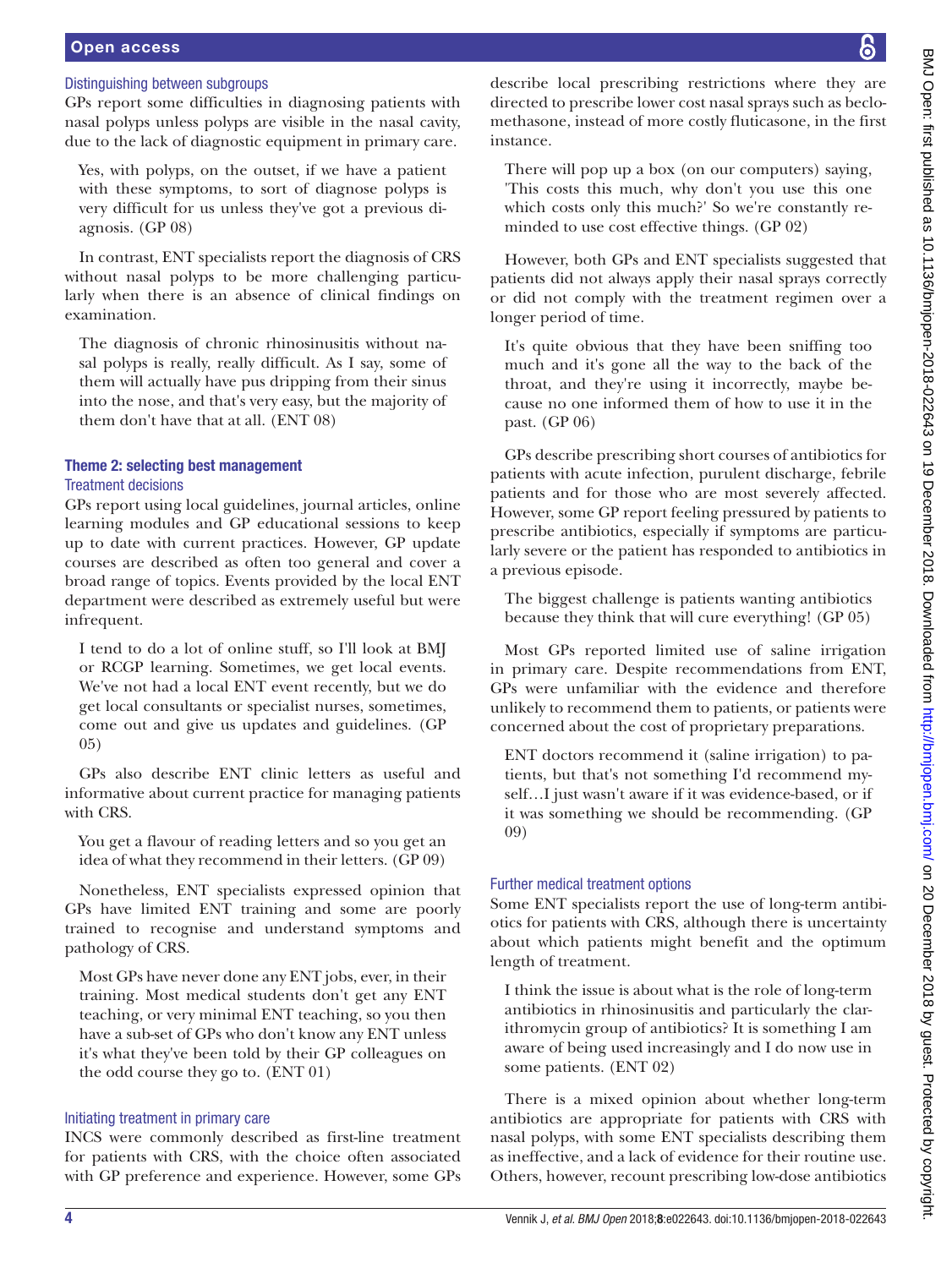alongside oral steroids for nasal polyps prior to consideration for surgery.

I don't use clarithromycin for polyps. I know some people do but I don't because from my reading of the literature and all that I don't really see any of the benefit. (ENT 07)

Most GPs reported being unfamiliar with long term antibiotic use for CRS in primary care, and some were concerned about the potential for side effects.

I don't have any experience of it. I'm not keen on long term courses of antibiotics, for this particular condition. (GP 07)

GPs described infrequent use of oral steroids in primary care. ENT specialists report the use of oral steroids in the preoperative pathway for patients with polyp disease. A rescue course of oral steroids is sometimes used for severe patients when symptoms are uncontrolled. Oral steroids were reported as rarely recommended for patients without nasal polyps.

I think most people would say that the polyp group need a lot more oral steroid and a lot less antibiotic, and the non-polyp group need a lot less steroid and a lot more antibiotic, in general terms. (ENT 08)

## Theme 3: decision-making for surgery Implementing guidelines

ENT specialists keep up to date with current practices in CRS by reading rhinology journals and attending ENT conferences. All ENT specialists were familiar with the EPOS guidelines and described them as a good source of evidence for diagnosis and treatment decisions, although most general ENT surgeons did not refer to them on a daily basis.

So generally EPOS guidelines are probably the thing that I pay the most attention to. (ENT 09)

## Value of sinus surgery

ENT specialists describe sinus surgery as an important treatment for patients with severe disease, and when medical treatment options have been explored.

Well, I think the patients at the more severe end of the spectrum, I think it offers them the best chance of a long-term improvement in symptoms. (ENT 05)

Similarly, GPs viewed sinus surgery as a treatment option which should be reserved for more severe patients who have tried all available medical treatments.

I think there is a role for surgery but I'm not someone who likes intervention. So, I would, initially, try all the things, the nasal therapies, basically, to see if that does the job first. Surgery is a last resort, for me. (GP 07)

However, some specialists describe uncertainties about the value of a surgical intervention for an inflammatory condition.

I'm not intellectually massively impressed by it, if I'm absolutely honest with you, the idea of doing an operation to help a mucosal inflammatory problem. (ENT 08)

ENT specialists identify the role of surgery in polyp disease and report prioritising these patients for surgical intervention.

The severe polyp patients, the ones who are completely bunged up, I wouldn't bother with any of the medical therapy. I just put them on my operating list for surgery. (ENT 05)

Both GPs and ENT specialists view surgery as a temporary rather than permanent solution for CRS. ENT specialists recount that most patients require ongoing medical treatment to manage symptoms after surgery, and GPs describe surgery as rarely a long-term solution for patients with CRS.

I mean I think it's rare that surgery is curative for those people, I would say, they don't just go and have one operation and never have any problems with their nose and sinuses for the rest of their life! These patients come back and back, even when they've had surgery. (GP 02)

# Joint decision-making

ENT specialists reported that decision-making for surgery is made jointly with the patient after all treatment options, risks and potential benefits have been discussed.

It's very much up to the patients. Our patients are a very switched on bunch of people. They totally like to be involved in their decision. (ENT 09)

However, both GPs and ENT specialists recognise that some patients have a high expectation for surgery while others express a reluctance for surgery, especially repeat surgery.

Then there are some people who definitely want surgery from the outset, and don't want to have medical therapy, and they're difficult to manage because they won't accept a trial of medical therapy, because they've had antibiotics before and they've had those sprays and those drops, and they don't work. (ENT 01)

Some GPs describe advising patients against surgery due to the possible complications, side effects and potentially limited benefits.

I tend to counsel people fairly strongly against having sinus surgery because I just don't believe it's a longterm benefit in the vast majority of cases. (GP 04)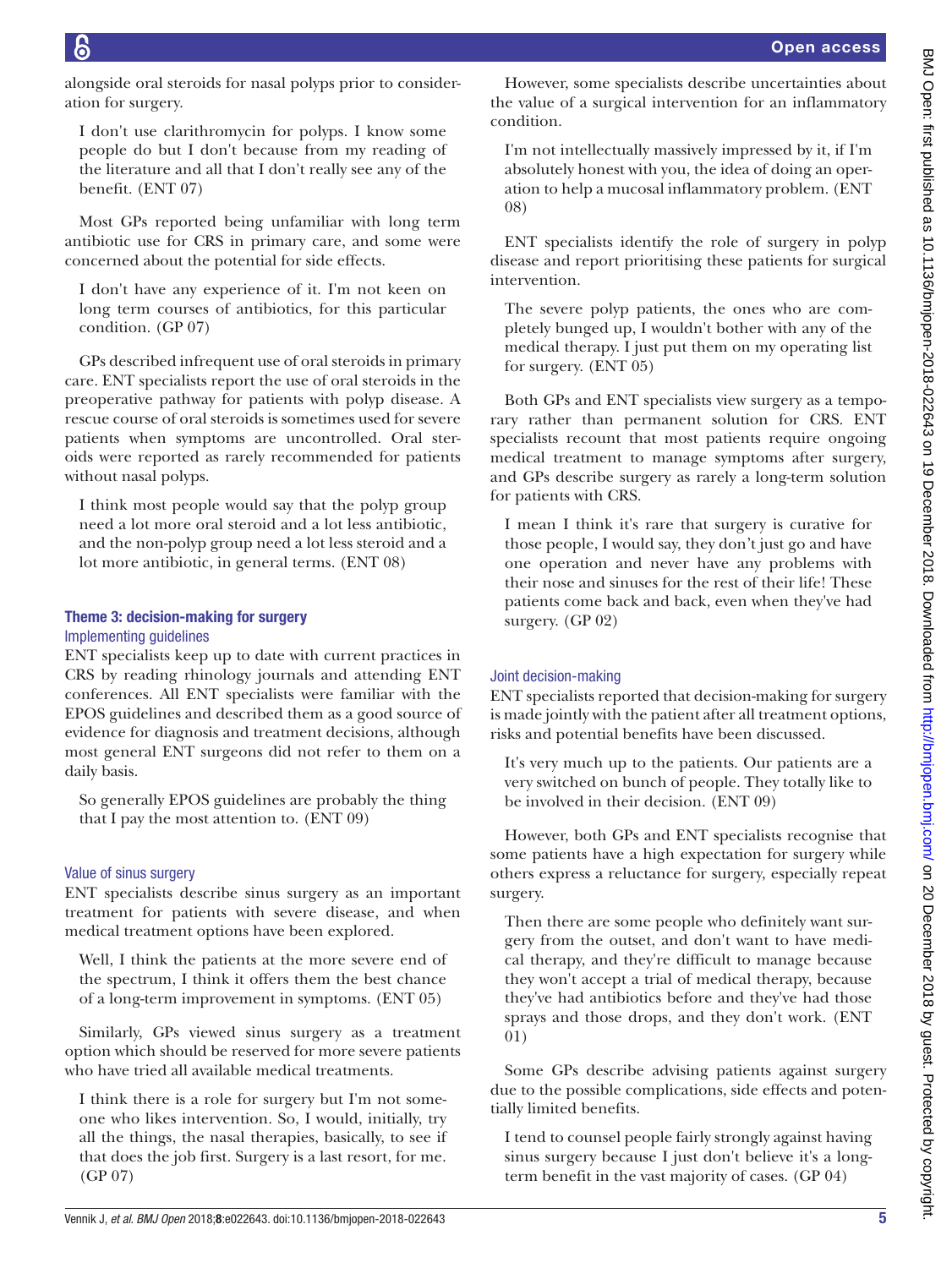Both GPs and ENT specialists recognise the potential risks of sinus surgery and describe the importance of balancing these against uncertain symptomatic relief for patients.

ENT surgery is painful, causes people to have a lot of time off work and may not yield high benefit and may make the problem worse. So I would have thought that that should come at a later stage, so not to cause harm. (GP 01)

## Theme 4: transition of care

#### Factors affecting referral

GPs use their clinical judgement when deciding either to continue to manage a patient in primary care or to refer for specialist opinion and further treatment options. The impact of symptoms on a patient's quality of life and response to medical treatments were recognised by GPs as important factors for referral.

It really hinges, I think, on whether they're getting better with the simple treatment that we've put in place. If they're not getting better and it's affecting them and having effect on their functioning and their quality of life, then I would refer them. (GP 11)

GPs explained that patients with visible nasal polyps and those with structural abnormalities were prioritised for referral due to the potential need for surgical intervention.

I would refer someone if they had obstructing polyps that hadn't responded to medical polypectomy, assuming that they wanted to have a surgical polypectomy. (GP 04)

Some GPs report patient pressure for early referral, although many GPs report giving patients the choice about continued treatment in primary care or referral for a specialist opinion.

In some instances where they're adamant that they want to see a specialist, then we've had to write directly to the clinic and bypassing the referral to say that specifically this patient is wanting to see a specialist. (GP 08)

Many GPs were unaware of local referral guidelines for CRS and based their decision for referral on personal experience. However, others described a referral triage system or a local referral support service who screen the referral against local guidelines.

So, for the referral form, the guidelines are actually attached to that. So, at the point of referral, you can actually have a look at that and see if this patient fits or if there is more for you to do before it gets to ENT. (GP 07)

# Quality of referral

ENT specialists report wide variation in the timing and quality of GP referrals to secondary care. Some specialists observed a delay in referral when symptoms are severe and suggest that earlier referral would be easier to treat and result in better outcomes for patients.

So I quite frequently see patients that have suffered symptoms for many months, if not years. It's a very frequent comment that I get from patients, saying I've been trying to get referred to a specialist for ages and ages and they just won't refer me and they just give me nose drops and sprays. (ENT 05)

Equally, other specialists report cases of premature referral, when patients have not received maximal available medical treatment in primary care.

I think I might criticise them for referring too presumptuously because I think we do get referrals from GPs who haven't actually even initiated medical therapy. (ENT 02)

# **DISCUSSION**

## Synopses of key findings

This study explored GPs and ENT specialist views of current practice for managing patients with CRS. GPs describe themselves as confident in recognising CRS with the exception of nasal polyps, however, surgeons report common missed diagnoses when patients are referred to ENT clinics and attribute this to the limited ENT training of GPs and lack of available diagnostic tests or equipment. Local prescribing restrictions can affect choice of INCS in primary care and poor adherence is perceived to be the causes of inadequate symptom control. Symptom severity, poor response to medical treatment and patient pressure drives referral, although there is lack of clarity about optimal timing. ENT clinic letters are a valuable information source for GPs and ENT training courses are useful but infrequent. Treatment decisions in secondary care are based on disease severity, polyp status, prior medical treatment and patient choice. Long-term antibiotic use is variable and specialists are uncertain about optimal dosing and which patients might benefit. Surgery is regarded as an important treatment option for patients with severe symptoms and especially in those with nasal polyps, although timing of surgery remains unclear, and the uncertainty about net long-term benefits of surgery makes balancing of benefits and risks more difficult.

## Comparison with current literature GP management

The findings of this study suggests that there is wide variation in the diagnosis and management of CRS in primary care in the UK, which is likely to be due to limited ENT training and insufficient national guidance. It has been long recognised that GPs receive limited ENT training at both undergraduate and postgraduate level $16$  and this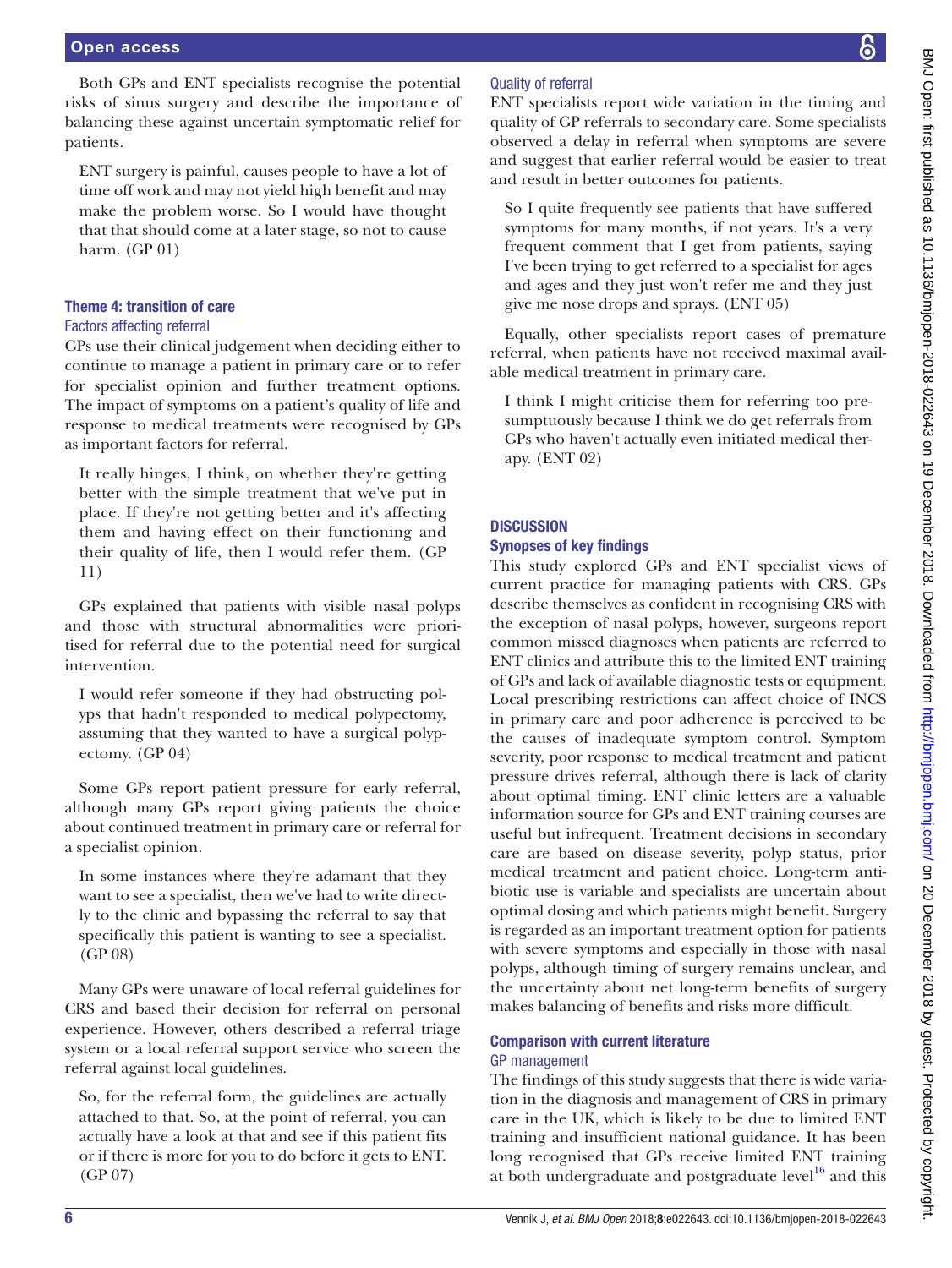is particularly important in light of the number of ENT conditions that are initially seen in general practice. Our findings agree with previous research that GPs would like further ENT training, $17$  and that regional courses and updates might be useful to improve knowledge, clinical skills and referral pathways to secondary care.

INCS are commonly prescribed for CRS; however, our research identified local prescribing restrictions and that both adherence and adequacy of correct nasal spray use by patients was perceived to be extremely variable. These findings support the results of a case-control study in the UK, which found that current INCS usage is <15% in patients with CRS, and only 1% of patients regularly use saline nasal irrigation. $18$  Such usage may result in poor symptom control and untimely referral. Reasons for low usage are likely to be multifactorial. Previous qualitative work has identified that patients can be dissatisfied with topical treatments due to their perceived ineffectiveness<sup>19</sup> and concern about potential side effects.<sup>20</sup> Similarly, nasal irrigation was not widely advocated by GPs in this study due to uncertainties about effectiveness and a perceived burden for patients. However, there is now evidence from a recent trial which found nasal irrigation to be acceptable to patients with recurrent or chronic rhinosinusitis and provides symptomatic benefit in the primary care setting.<sup>21 22</sup> Currently in the UK, nasal irrigation kits cannot be prescribed by GPs as they are considered medical devices rather than medicines, so have to be purchased by patients and costs may deter uptake.

Some GPs described uncertainty about the optimal timing of referral, with wide variation in practice and a lack of clarity about referral criteria for both CRSsNP and CRSwNP. Correspondingly, ENT specialists reported variation in timing and precision of referral, expressing concerns that some patients experience unnecessarily delays, while others were referred too early and without trials of basic medical treatment. The EPOS guidelines<sup>[3](#page-7-1)</sup> recommend referral in patients where no improvement has been achieved after 4 weeks of treatment with INCS and nasal irrigation. However, knowledge and uptake of the European guideline is understandably variable in UK primary care. An audit of Clinical Commissioning Groups (CCGs) in England found that compliance with CRS commissioning was limited in  $13\%$  of CCGs.<sup>23</sup> It may be that such guidance is not perceived in the same way that NICE guidance is viewed, affecting management and referral decisions, and fostering the variation of practice reported in this study. Similarly, in Dutch general practice, management of patients with CRS has been reported inconsistent and not always in accordance with local guidelines.[24](#page-7-19)

## ENT management

Our study highlighted wide variation in diagnostic criteria and management decisions for CRS even among ENT specialists. Practice variation in usage of long-term antibiotics and timing of sinus surgery suggest that there is a lack of clarity around the evidence base for treatment

of both CRSsNP and CRSwNP. There remains a paucity of evidence for sinus surgery, and more research is required to understand best timing, although emerging evidence shows that surgery undertaken closer to the time of diagnosis may improve long-term outcomes both in terms of symptoms and late-onset asthma. $25\frac{25}{6}$  There is also a perception among GPs and ENT specialists in this study that surgery was not of any long-term benefit and that patients will simply keep returning; this is of course borne out by the high revision rate seen in two UK national studies.<sup>27 28</sup> A key part of this issue is the postoperative care and compliance with topical treatment. The forth-coming trial in the MACRO programme<sup>[14](#page-7-10)</sup> will address the role of sinus surgery in a randomised controlled trial context which has not been done to date, despite many case series showing favourable outcomes, including the UK Sinonasal audit. $29$  There will also be a long-term plan to follow-up the patients beyond the trial so that the benefits of sinus surgery beyond the short-term can be addressed.

## Implications for practice

In view of the currently fragmented and diverse situation, there is a need to clarify care pathways for CRSwNP and CRSsNP across primary and secondary care. Development of an evidence-based integrated care pathway, informed by patient, generalist and specialist perspectives, may help to improve management of patients with CRS. Communication between ENT and general practice needs enhancing, and clarification of diagnostic, treatment and referral algorithms has the potential to improve early management and precision of referral. Improving the information to both patients and clinicians as to the appropriate use of both medical and surgical interventions to best effect, including addressing rationale for treatment options, safety, technique, compliance and dispelling misperceptions around the various treatment options, has the potential to improve outcomes and reduce variation and costs.

## Strengths and limitations

A key strength of this study was the inclusion of both generalist and specialist views from representative samples of frontline clinicians, to provide a better understanding of the CRS patient pathway from multiple perspectives, which have not been captured in previous studies. However, it is possible that our sample of clinicians were particularly interested in CRS or research of this nature and thus their views may not have represented those of the non-respondents.

A good level of thematic data saturation was achieved with our sample of participants, but we acknowledge that the views of other stakeholders such as nurse practitioners in primary care and ENT specialty doctors may have provided an additional viewpoint.

Additionally, the views and experiences of patients with CRS are important in understanding the patient journey and these are presented elsewhere.